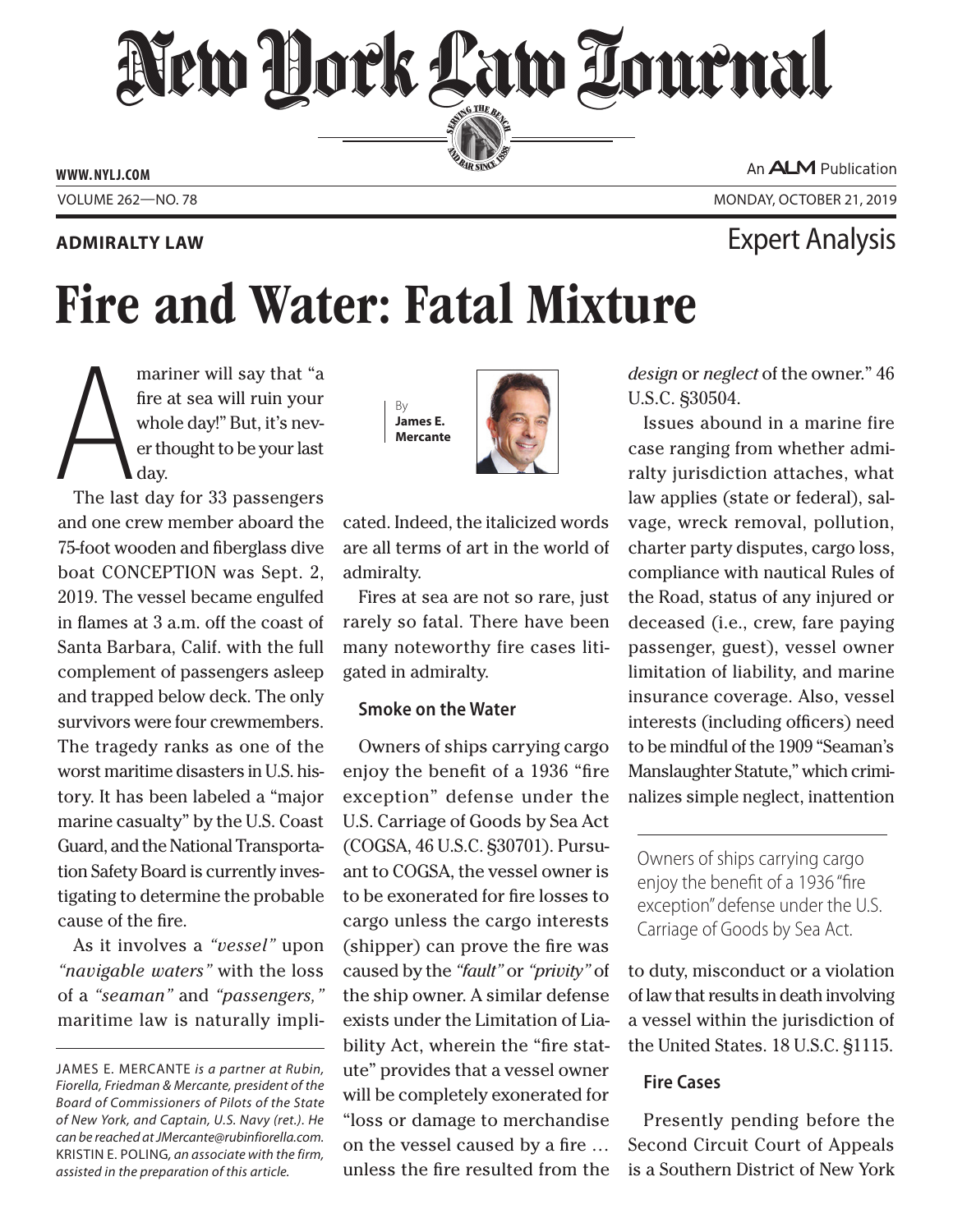decision involving a fire aboard the cargo vessel MSC FLAMINIA. The fire burned for six weeks, resulted in the constructive total loss of the ship, three crew member fatalities, and \$280 million in cargo loss or damage. A bench trial was held in admiralty before Judge Katherine Forrest (her last before retiring as a federal judge), with the 122-page ruling published at 339 F. Supp. 3d 185 (S.D.N.Y. 2018). The fire was caused by a chemical reaction in a cargo hold which ignited when one of the crewmembers opened the hatch.

In 1990, the U.S. Supreme Court ruled that a fire aboard a vessel docked at a marina involving only recreational (not commercial) vessels, nonetheless fell within admiralty jurisdiction. *Sisson v. Ruby,* 497 U.S. 358 (1990). In 2010, a massive oil spill in the Gulf of Mexico from the fixed drill platform DEEPWATER HORIZON resulting from an explosion and fire implicated admiralty law when the drill rig was deemed by a federal court to be a "vessel." *In re oil spill by the Oil Rig "Deepwater Horizon" in the Gulf of Mexico, on April 20, 2010*, 808 F. Supp. 2d 943 (E.D. La. 2011). This ruling allowed the rig owner to proceed in admiralty with its Limitation of Liability Petition. 46 U.S.C. §30501. Eleven people died and millions of gallons of oil flooded into the Gulf waters, causing catastrophic damage. Interestingly, the court's decision as to "vessel" status later sparked a movie actor portraying an oil rig worker to make an opening scene comment in the movie "Deepwater

Horizon" (as the enormous oil rig came into view while the workers were being transported to work by helicopter) that *"I still can't believe that's a boat."* Any maritime lawyer worth his or her salt would know that this line was inserted based upon that 2011 court decision. On the flip side, in 2015, charges of Seaman's Manslaughter were dropped against the two highest ranking officials (petroleum engineers) that were working on the drill rig. The court explained that the Seaman's Manslaughter Statute only applies to persons in positions of authority with responsibilities relating to

It is evident from the cases referenced herein that not only the admiralty law, but federal courts sitting in admiralty, are fit for the service and well-equipped to deal with the worst of maritime tragedies.

the transportation of a vessel over water. In DEEPWATER HORIZON, the fixed platform, although a vessel, was not used for transportation over water. *United States v. Kaluza*, 780 F.3d 647 (5th Cir. 2015).

### **Tragedy Aboard The GENERAL SLOCUM**

In 1900, one of the most fatal maritime fire disasters occurred right here in New York. A fire erupted aboard the 250-foot wooden sidewheel steamboat GENERAL SLO-CUM while underway on the East River for a Sunday school excursion. Shockingly, over 1,000 passengers were trapped and died,

or drowned. The captain and the crew survived. The ensuing admiralty litigation established deficiencies in ship operations including maintenance of fire hoses, life jackets and life boats. *Van Shaick v. United States,* 159 F. 847 (2d Cir. 1908). The forward storage hold of GENERAL SLOCUM was littered with flammable materials, including oil, paint and straw. The fire hoses that were connected were unable to withstand the water pressure of the pumps, and quickly burst under pressure. During the chaos, the lifeboats were not even launched.

GENERAL SLOCUM's captain was convicted by a jury of manslaughter under the predecessor to the Seaman's Manslaughter Statute for failing to prepare the crew and equipment for adequate firefighting and evacuation in the event of an onboard fire. The captain's poor judgment was highlighted by the fatal decision to beach the vessel bow first, in shallow water, so passengers could jump ashore. However, the fire was erupting from a forward hold. Thus, to avoid the flames forward, the passengers crowded together in the rear of the vessel and hundreds jumped overboard into the deep water and drowned. See *Van Shaick*, 159 F. 847 at 850 (2d Cir. 1908). Had the captain backed into the island stern first, many lives would have been saved. The statute provides that "every captain, engineer, pilot or other person employed on a vessel, by whose misconduct, negligence or inattention to his duties on such vessel, the life of any person is destroyed,